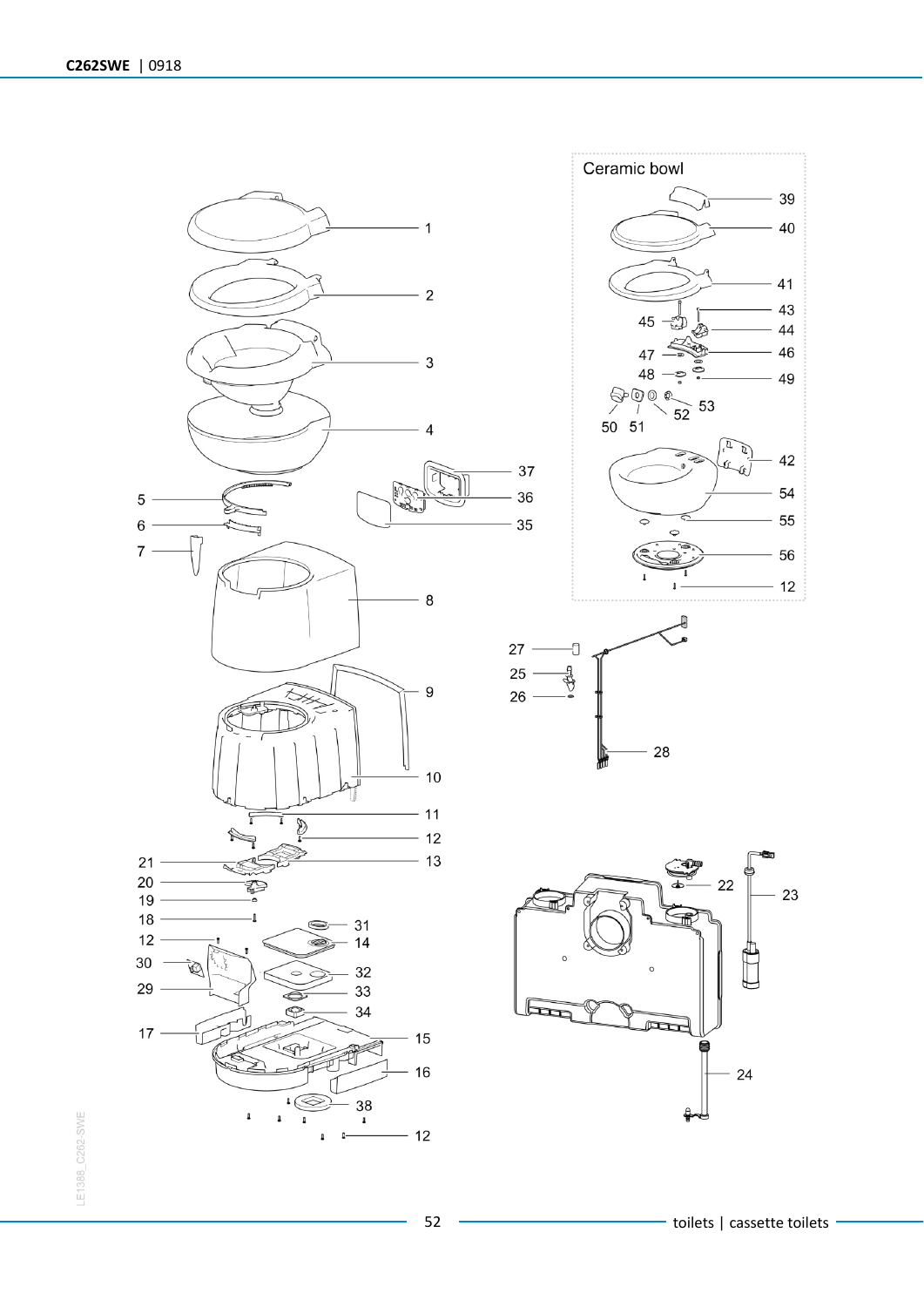|                         |                            | Spare part<br>number | Spare part<br>number | Spare part<br>number | <b>Colours</b><br>available |
|-------------------------|----------------------------|----------------------|----------------------|----------------------|-----------------------------|
| $\mathbf{1}$            | Cover                      |                      |                      |                      |                             |
| $\overline{2}$          | Seat                       |                      | 93401                |                      | 30, 62                      |
| 3                       | <b>Bowl</b> inner          | 93433                |                      |                      | 62                          |
| $\overline{\mathbf{4}}$ | <b>Bowl outer</b>          |                      |                      |                      |                             |
| 5                       | Ring blade mechanism       | 50760                |                      |                      |                             |
| $\boldsymbol{6}$        | Water diverter             | 93429                |                      |                      | 62                          |
| $\overline{7}$          | Handle                     | 93402                |                      |                      | 47                          |
| 8                       | Base upper                 |                      |                      |                      |                             |
| 9                       | Seal base wall<br>93428    |                      |                      | 62                   |                             |
| 10                      | Base frame                 |                      |                      |                      |                             |
| 11                      | Retainer bracket           |                      |                      |                      |                             |
| 12                      | Screw 3.9 x 14             |                      |                      |                      |                             |
| 13                      | Bowl retainer bracket      | 50733                |                      |                      |                             |
| 14                      | Vent plate                 |                      |                      |                      |                             |
| 15                      | <b>Base lower</b>          |                      |                      |                      |                             |
| 16                      | Side cover left            |                      |                      |                      |                             |
| 17                      | Side cover right           |                      |                      |                      |                             |
| 18                      | Screw 3.9 x 22             |                      |                      |                      |                             |
| 19                      | <b>Bushing</b>             |                      | 50735                |                      |                             |
| 20                      | Saddle                     |                      |                      |                      |                             |
| 21                      | <b>Bowl retainer</b>       |                      |                      |                      |                             |
| 22                      | Umbrella seal              | 93434                |                      |                      |                             |
| 23                      | Pump                       | 93435                |                      |                      |                             |
| 24                      | Drain tube                 | 93436                |                      |                      |                             |
| 25                      | Nozzle                     | 16443                |                      |                      | 62                          |
| 26                      | O-ring                     | 13106                | 93437                |                      |                             |
| 27                      | Water supply tube (2.42 m) | 93155                |                      |                      |                             |
| 28                      | Wire harness               | 93438                |                      |                      |                             |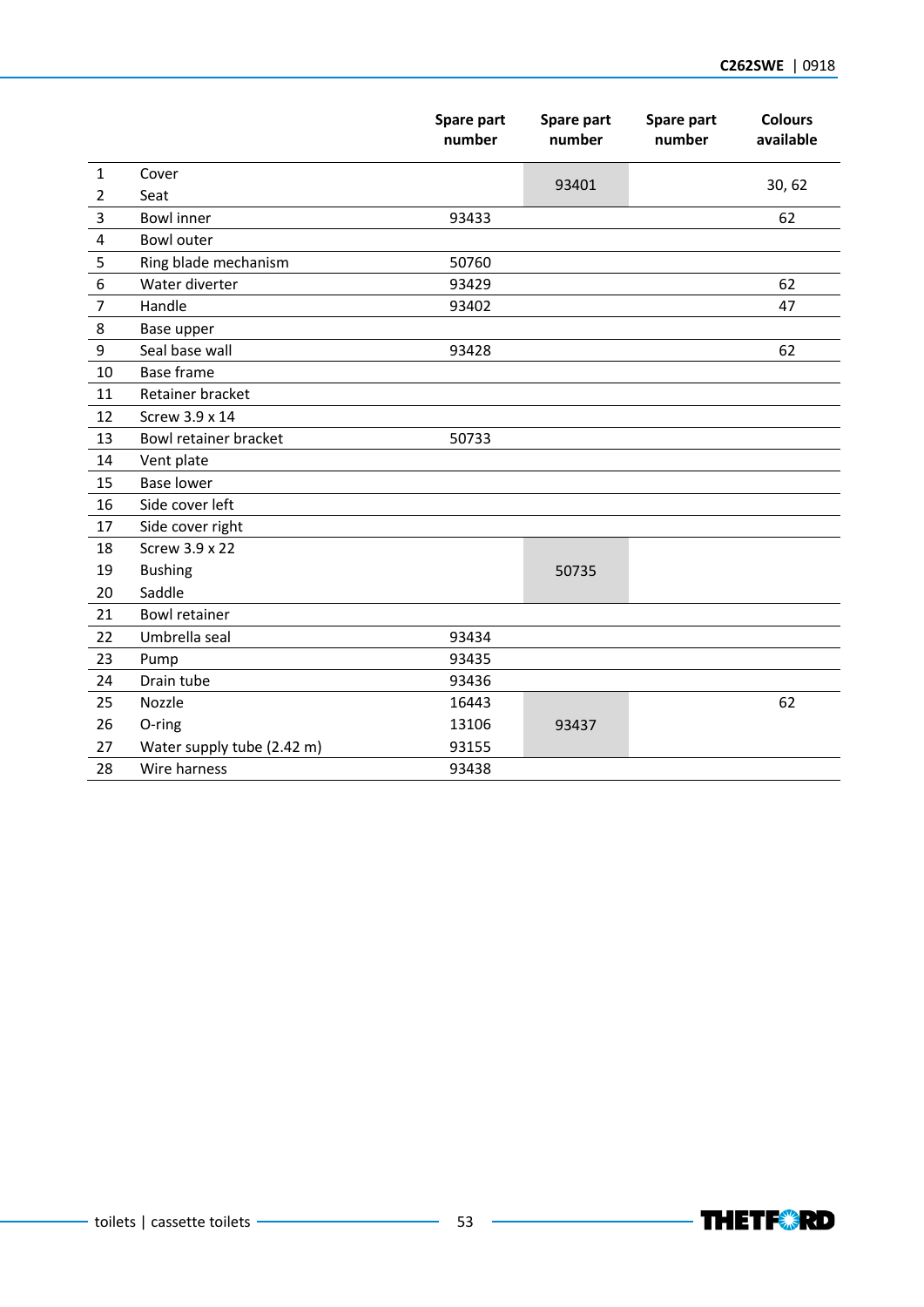|    |                                   | Spare part<br>number | Spare part<br>number | Spare part<br>number       | <b>Colours</b><br>available |
|----|-----------------------------------|----------------------|----------------------|----------------------------|-----------------------------|
| 29 | Housing main PCB                  | 93407                |                      |                            | 62                          |
| 30 | Reed switch single level          | 93408                |                      |                            |                             |
|    | Reed switch multi-level           | 93409                |                      |                            |                             |
| 31 | Seal vent plate                   |                      |                      |                            |                             |
| 32 | Filter electric ventilator        | 93426                |                      |                            |                             |
|    | Filter electric ventilator 8 pack | 93416                |                      | 93417                      |                             |
| 33 | Ventilator foam                   |                      |                      | electric<br>ventilator kit |                             |
| 34 | Electric ventilator               |                      | 93411                |                            |                             |
| 35 | Sticker control panel             | 93403                |                      |                            |                             |
| 36 | Control SN                        | 50709                |                      |                            |                             |
|    | Control SW                        | 93405                |                      |                            |                             |
|    | Control FF                        | 50711                |                      |                            |                             |
| 37 | Wall box                          | 93427                |                      |                            | 62                          |
| 38 | Seal adapter                      |                      |                      |                            |                             |
| 39 | POD                               |                      |                      |                            |                             |
| 40 | Cover                             |                      |                      |                            | 62                          |
| 41 | Seat                              |                      |                      |                            |                             |
| 42 | Service cover                     |                      |                      |                            |                             |
| 43 | Inner hex head screw M6 x 50      |                      |                      | 93412                      |                             |
| 44 | Hinge block left                  |                      |                      |                            | 62                          |
| 45 | Hinge block right                 |                      | 93413                |                            |                             |
| 46 | Bracket seat & cover              |                      |                      |                            |                             |
| 47 | Adhesive ring                     |                      |                      |                            |                             |
| 48 | Plastic ring M6                   |                      |                      |                            |                             |
| 49 | Nut M6                            |                      |                      |                            |                             |
| 50 | Nozzle                            |                      |                      |                            |                             |
| 51 | Seal                              |                      | 50756                |                            | 62                          |
| 52 | Washer M17                        |                      |                      |                            |                             |
| 53 | Pal nut M16                       |                      |                      |                            |                             |
| 54 | Ceramic bowl                      |                      |                      |                            |                             |
| 55 | Nut rotating plate                |                      |                      |                            |                             |
| 56 | Rotating plate                    |                      |                      |                            |                             |